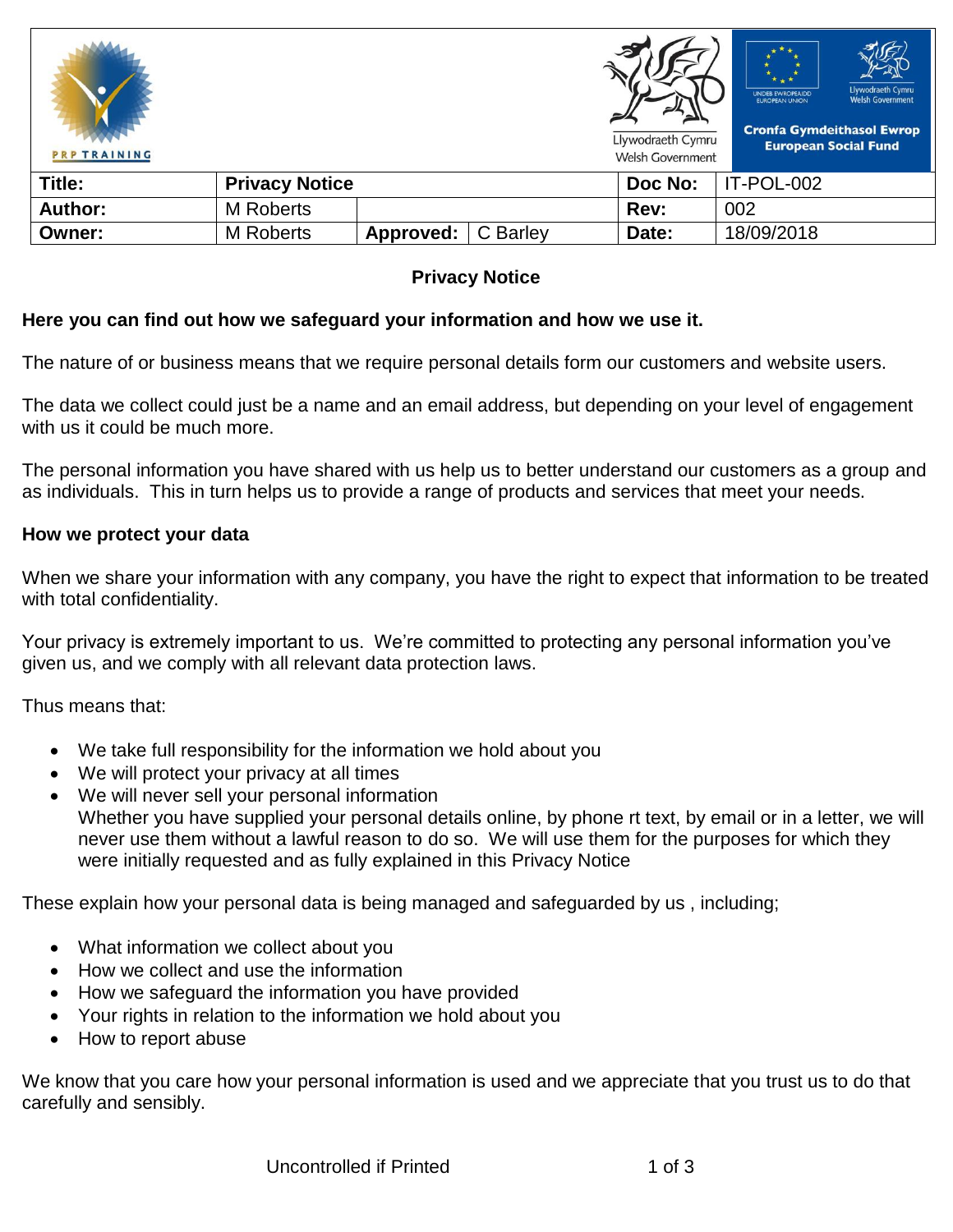| <b>PRP TRAINING</b> |                       |           |          | Llywodraeth Cymru<br><b>Welsh Government</b> | Llywodraeth Cymru<br><b>UNDEB EWROPEAIDD</b><br><b>Welsh Government</b><br><b>EUROPEAN UNION</b><br><b>Cronfa Gymdeithasol Ewrop</b><br><b>European Social Fund</b> |
|---------------------|-----------------------|-----------|----------|----------------------------------------------|---------------------------------------------------------------------------------------------------------------------------------------------------------------------|
| Title:              | <b>Privacy Notice</b> |           |          | Doc No:                                      | IT-POL-002                                                                                                                                                          |
| <b>Author:</b>      | <b>M</b> Roberts      |           |          | Rev:                                         | 002                                                                                                                                                                 |
| Owner:              | <b>M</b> Roberts      | Approved: | C Barley | Date:                                        | 18/09/2018                                                                                                                                                          |

This Privacy Notice is designed to help you understand how we and other companies collect and use your personal information. We want you to make informed decisions when using our website and any features on them.

This Privacy Notice applies to all the pages on our site linking to this Privacy Notice and any features of them. However, it won't apply to any third party sites which are linked to our site. We recommend that you read the Privacy Notice of any such sites that you visit as we are not responsible for them.

### **Frequently Asked Questions**

### **What information does the organisation collect about me?**

Personal information that we collect may include your name, contact details (phone numbers, email addresses) your date of birth, job, course information as well as any other information relating to you that you supply to us.

### **How does the organisation collect my personal data?**

We collect your information in two ways:

- Personal information you choose to disclose. You may, for example, provide us with your information when you post something on our site or when you contact us.
- Information collected by us when you interact with our site, or when you open our email communications.

We will inform you prior to collecting your personal information if it is requested on a voluntary basis and the consequences of not providing voluntary personal information.

#### **What will the organisation do with my personal information?**

- For marketing and business purposes with your consent
- For statistical or analytical purposes

We will not allow unrelated third parties to use your personal information for marketing without your consent, you have the right to withdraw it at any time.

# **How long will the organisation keep my personal information?**

We will keep your personal information inly for as long as necessary to fulfil the purposes for which we are processing your personal information unless the law permit or requires longer